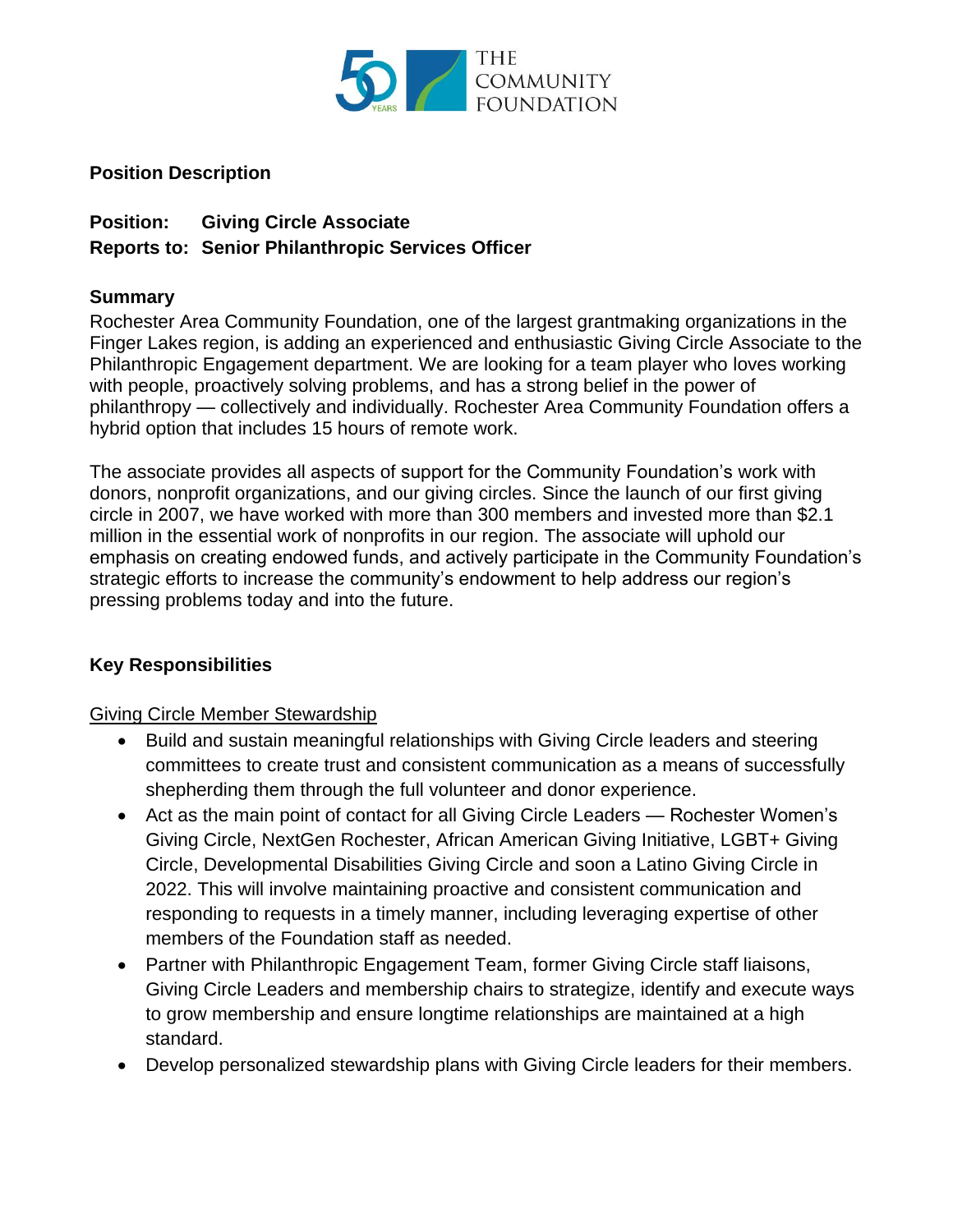### Giving Circle Operations Management

- Manage all components of Giving Circle engagement to ensure the Community Foundation is meeting the needs of Giving Circles in a timely, responsive manner.
- Partner with Community Programs team to relay grant opportunity deadlines and grantee reporting information.
- In partnership with Giving Circle leaders and Philanthropic Engagement team, determine needs for tracking and reporting on engagement data and metrics, and ensure ongoing and accurate data management via our Customer Relationship Management platforms.
- Maintain and communicate annual grantmaking budget with Giving Circle leaders.
- Project manage the creation and maintenance of Giving Circle collateral.
- Attend events and meetings with travel as necessary, in both lead and support roles.
- Event coordination in partnership with the Foundation's Event Associate.
- Strategize and implement opportunities for information-sharing between the circles in partnership with Philanthropic Engagement team.
- Ensure at least annual membership renewals and solicitations are distributed in partnership with Giving Circle leaders and Philanthropic Engagement team.

## Integrate as a member of the Philanthropic Engagement team

• Develop collaborative working knowledge of donor services, funding opportunities, nonprofit endowment funds, and scholarship fund development in partnership with colleagues.

## **Job Qualifications**

### Education/Training:

Bachelor's degree or four years' experience in a relationship-building, account management, operational or development role required; preference for candidate with experience working with diverse communities.

### Skills/Experience:

- Demonstrated ability to organize complex information, prioritize work and work collaboratively with a variety of diverse customers.
- Excellent record-keeping, administrative skills, and experience using Customer Relationship Management platforms.
- High-level communication abilities including phone conversations, letter-writing, and presentations for donors and community partners.
- Intermediate storytelling and writing skills preferred to communicate impact with diverse audiences.